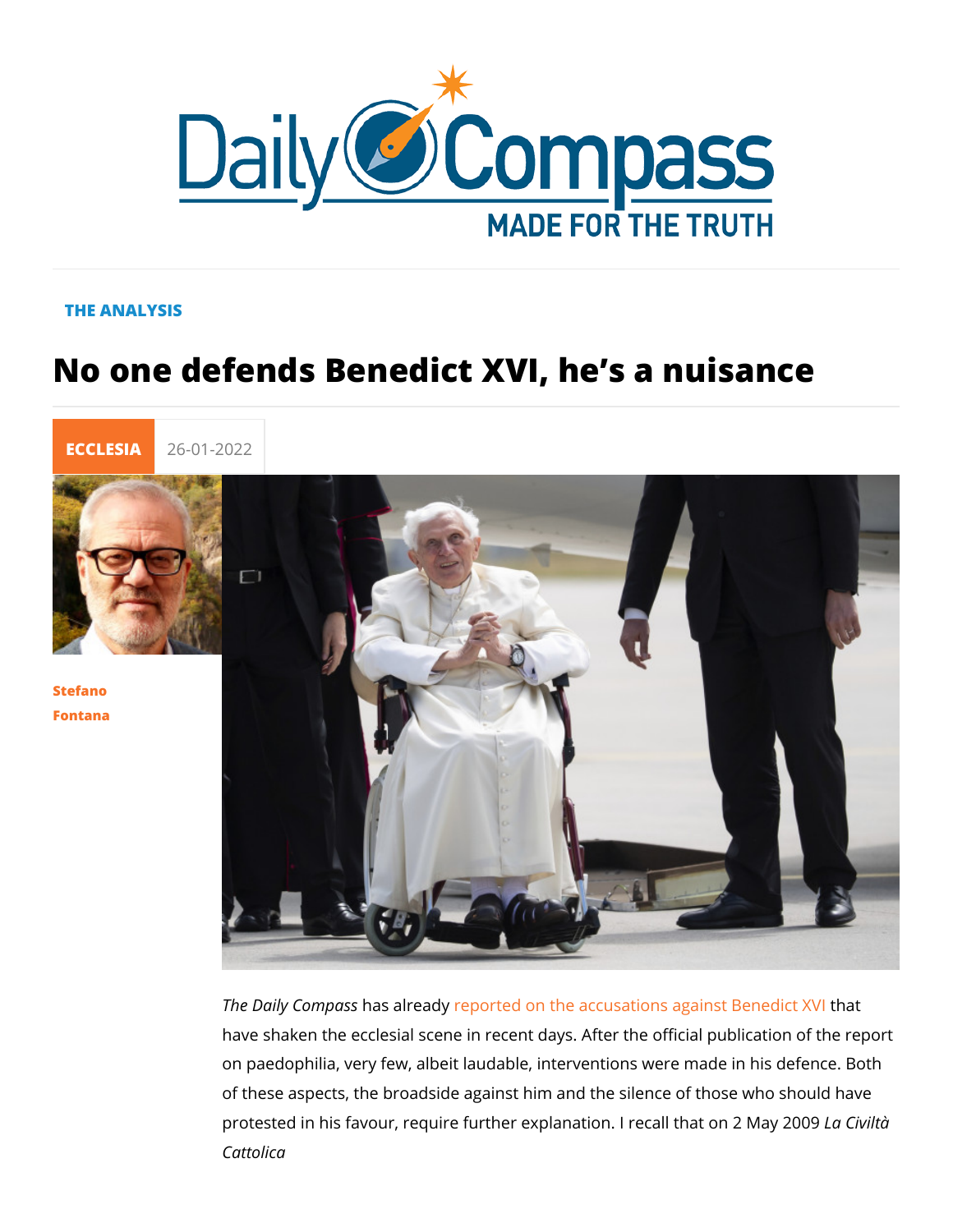published an article by Giandomenico Mucci ob mB papdict XVI e scomodo?" [An inconve**h**ineennt epnotpeer?]because I had taken that ar starting point for a book I wrote and publish the ond pallen wing year. scomod  $\overline{D}$ The age of the inconv $\overline{E}$  and  $\overline{E}$  and  $\overline{E}$  and  $\overline{E}$  and  $\overline{E}$  and  $\overline{E}$  and  $\overline{E}$  and  $\overline{E}$  and  $\overline{E}$  and  $\overline{E}$  and  $\overline{E}$  and  $\overline{E}$  and  $\overline{E}$  and  $\overline{E}$  and  $\over$ silences against Benedict XVI with the same words: these thin nuisance. With one clarification: he was inconvenient then, wh spoke of him in these terms, but he is much more so today. Th reasons he was inconvenient then are different from the reaso now, but because those who considered him inconvenient then Church today than they did then. The problem is to understand inconvenience consists of and why it is greater today than it w

Benedict XVI's inconvenience is much more irrhitating today alone is not alone in the sent of  $\sim$  Benedicts and in the sent of  $\sim$  Benedicts and in the sent of  $\sim$  Benedicts and in the sent of  $\sim$  Benedicts and in the a reminder of many troublesome matters. Currently he speaks at all, but his presence keeps alive what he has written and sa as he is alive, cannot be dismissed as easily as some would li he is here. It is his existence that is annoying, as a cumberso faith.

Let us try to give some eXMacmupdes.n article like Fthe aonice Congration [on assisted](https://lanuovabq.it/it/eutanasia-e-gesuiti-riecco-il-deprimente-male-minore) s(which in the name of 'lesser evil', calls for the a regulate euthanasia in Italy) h**laaveC aàooOpdeereared and ann**e time of Bened XVI's pontificate? Its contrast with his teachings on non-negot been too obvious. That there were Jesuits who held this opinic much earlier) is very true, however, such a thesis would not h Incidentally, at that time there was still a Congregation for the all too easy, then, to  $p$  biadiouth that  $q$  which desvetoes the ancient restored by Benedict XVI himself, would not have been written women lectors, or of the possibility of women deacons, let alo

The question of married priests wouled be als bleit weight and pastoral Theory for vocations would follow other paths. In all probability, the structure of the structure of the structure of studies in the pontifical universities would also be different, g following the latest pontifical dispositions in this regard, a me synodality of a historicist and hermeneutic type prevails rathe order. The current rapid evolution towards a radical transform would find some restraint and the situation ethics, together centrality of conscience, would at least be tempered by the pr